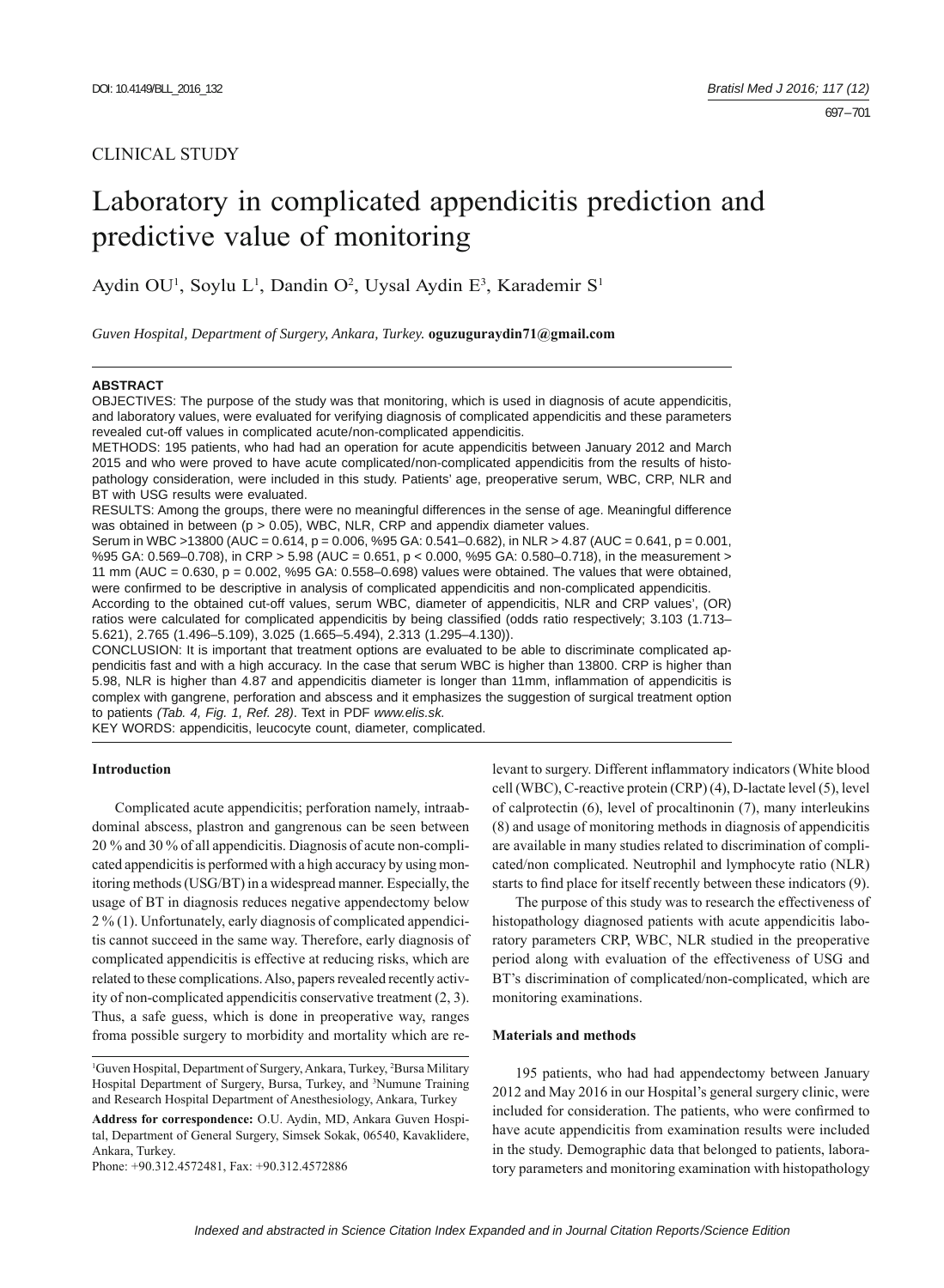697 – 701

**Tab. 1. Comparison of two groups [Median (Min–Max)].**

|            | Group $I^*$           | Group $II**$          | $n***$ |
|------------|-----------------------|-----------------------|--------|
|            | $(n=103)$             | $(n=92)$              |        |
| Age        | $35(17-90)$           | $36(17-80)$           | 0.442  |
| <b>WBC</b> | 12.300 (1.400-23.700) | 14.250 (5.740-30.900) | 0.006  |
| NLR        | $4.3(0.06 - 32.09)$   | $5.98(1.65 - 28.65)$  | 0.001  |
| <b>CRP</b> | $4.7(0.46 - 215.55)$  | $13.6(0.45 - 300.35)$ | 0.000  |
| Diameter   | $10(6-26)$            | $11(7 - 88.4)$        | 0.002  |
| $* N$      |                       |                       |        |

#### **Tab. 2. Comparison of the groups).**

|             |             | Group $I^*$ | Group II** | $p***$ |  |
|-------------|-------------|-------------|------------|--------|--|
|             |             | $n$ (%)     | $n$ (%)    |        |  |
| <b>Sex</b>  | Female      | 49 (47.6)   | 36(39,1)   | 0.235  |  |
|             | Male        | 54 (52.4)   | 56 (60.9)  |        |  |
| <b>USG</b>  | No          | 75 (90.4)   | 57 (86.4)  | 0.615  |  |
|             | Yes         | 8(9.6)      | 9(13.6)    |        |  |
| <b>CT</b>   | No          | 20(95.2)    | 25(96.2)   | 1.000  |  |
|             | Yes         | 1(4.8)      | 1(3.8)     |        |  |
| Complicated | No          | 103(100.0)  |            |        |  |
|             | Yes         |             | 92 (100.0) |        |  |
|             | Phlegmon    |             | 77(83.7)   |        |  |
|             | Abcess      |             | 2(2.2)     |        |  |
|             | Perforation |             | 13 (14.1)  |        |  |

\* Non-Comlicated Appendicitis, \*\* Complicated Appendicitis, \*\*\* Ki-Kare

analysing results were evaluated. Analysing, the patients, who were determined to have an acute focal/supportive appendicitis were evaluated as the non-complicated (Group 1) and the patients who were determined to have phlegmonous and perforation appendicitis with periappendiceal abscess were evaluated as the complicated (Group 2). Blood samples were taken before the usage of antibiotic. Patients were firstly evaluated by USG, which is one of the examinations of monitoring. BT was taken with oral contrast app by the patients whose appendicitis could not be monitored. Upper limit of normal appendicitis diameter in USG and BT was specified as 7 mm, which is accepted as normal in our hospital. Patients with normal abdominal examinations, under 16 years old, pregnant, using steroid and antibiotic were excluded from the study.

In physical examination, in case when tenderness, defence and rebound were observed in the right lower quadrant of abdominal, rising at least one of the laboratory parameters WBC, CRP, NLR and along with appendicitis diameter that was above the normal range in BT or USG, section decision was settled for these patients.

#### *Consideration of data*

Analysis of data were done by using IBM SPSS 23.0 and MedClac 15.8 statistical programs. While considering the study

data, illustrator statistical methods (frequency, percentage, median, min–max) were used as well as Ki-Square  $(\chi^2)$  test was used for comparing qualitative data. Suitability of the data to normal distribution were evaluated with Kolmogorov–Smirnow and Shapiro–Wilk tests and they did not indicate normal distribution. In the research, Mann–Whitney test was used, while comparing groups. Roc curve (Receiver Operating Characteristic) method was used to obtain distinctiveness of variables. Relative odds ratios were calculated. Values that have  $p < 0.05$  were accepted as meaningful.

#### *Power analysis*

Power analysis was done using the G\*Power 3.1.9.2 statistical packet program and power obtained was  $(1-\beta)$ )=0.92 with respect to n<sub>1</sub> = 103, n<sub>2</sub> = 92,  $\alpha$  = 0.05, effect size d = 0.5.

#### **Results**

Meaningful difference between groups could not be obtained in terms of age, gender, USG and CT values ( $p > 0.05$ ). Serum WBC, NLR, CRP and results of appendicitis diameter measurements were found high in the complicated group (Group II) with respect to the non-complicated group (Group 1)  $(p < 0.05)$  (Tabs 1 and 2).

Cut-off values were obtained for WBC  $> 13800$  (AUC = 0.614,  $p = 0.006$ , %95 GA: 0.541–0.682), for NLR > 4.87 (AUC = 0.641,  $p = 0.001$ , %95 GA: 0.569–0.708), for CRP > 5.98 (AUC = 0.651,  $p < 0.000$ , %95 GA: 0.580–0.718), for appendicitis diameter > 11 mm (AUC = 0.630, p = 0.002, %95 GA: 0.558–0.698) (Tab. 3 and Fig. 1). Serum WBC value, NLR, CRP and appendicitis diameter measurement obtained were distinguishing parameters in discrimination of acute appendicitis to become complicated or not.

According to the cut-off values, when variables (WBC, NLR, CRP and Diameter) that are classified as normal-pathological are compared among complicated and non-complicated appendicitis groups, it was found out that there were statistically meaningful differences and pathology ratios were higher in the complicated groups (Group II) than the non-complicated groups (Group I) (p < 0.05). These variables' relative odds ratio was calculated later. If Serum WBC value was over 13.800. complicated appendicitis developed 3.1 times according to the ones that were below this value, if NLR values were over 4.87, complicated appendicitis developed 3 times according to the ones that were below this value, if CRP value was over 5.98, complicated appendicitis developed 2.3 times according to the ones that were below this value and if appendix diameter was over 11 mm, complicated appendicitis developed 2.8 times according to the ones that were below this value (Tab. 4).

**Tab. 3. Cut-off values for prediction complicated appendicitis.**

|                 | <b>AUC</b> | Cut Off | Sensitivity | Specificity | $+LR$ | –LR  | $%95$ CI        | n <sup>3</sup> |
|-----------------|------------|---------|-------------|-------------|-------|------|-----------------|----------------|
| <b>WBC</b>      | 0.614      | >13.800 | 53.3        | 67.0        | .61   | 0.70 | $0.541 - 0.682$ | 0.006          |
| <b>NLR</b>      | 0.641      | >4.87   | 70.7        | 56.3        | .62   | 0.52 | $0.569 - 0.708$ | 0.001          |
| <b>CRP</b>      | 0.651      | > 5.98  | 71.7        | 54.4        |       | 0.52 | $0.580 - 0.718$ | 0.000          |
| <b>DIAMETER</b> | 0.630      |         | 45.         | 76.7        | .96   | 0.71 | $0.558 - 0.698$ | 0.002          |

\* ROC Curve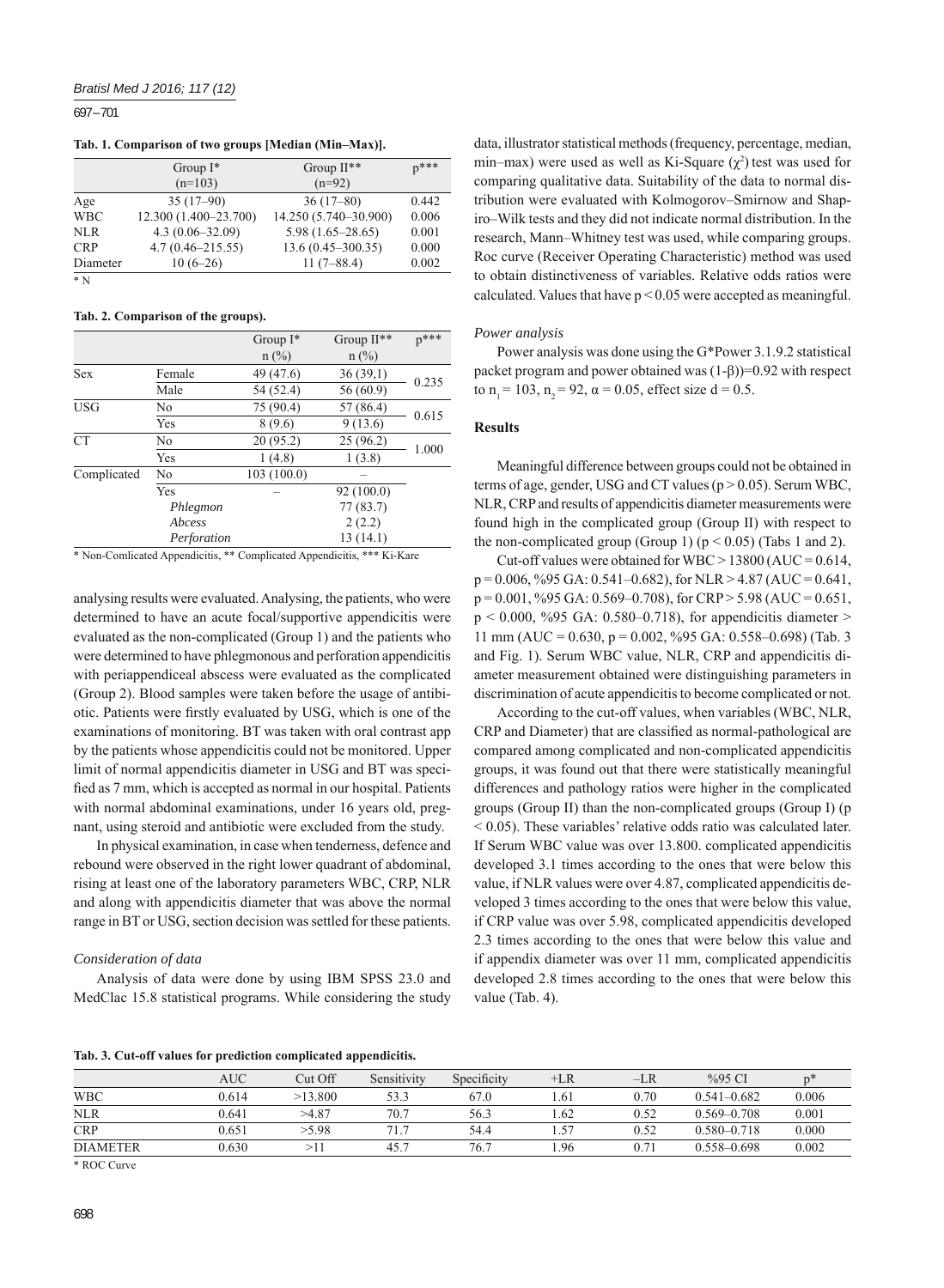



## **Discussion**

Acute appendicitis is seen in about 7 % of the population. The reasons (fecalith, lymph node, parasite and tumor) that causes obstruction of appendix lumen are blamed in aetiopathogenesis. However, spontaneous resolution that is coming into existence in some cases and healing with antibiotic treatment support the obstruction theory. Thus, it is not wrong to think that complicated and non-complicated appendicitis are different illnesses that develops due to different aetiology. Thought of non-operative treatment that saves patients from risks of surgery in acute non-complicated appendicitis has increased the importance of doing discrimination of complicated/non-complicated appendicitis with a high accuracy.

There are studies, which state that antibiotic treatment is as safe as surgery in acute non-complicated appendicitis (10–13).

Complicated appendicitis is related to perforation, necrosis and formation of intraabdominal abscess and appendix perforation is the basic pathology that reveals a complicated situation. To separate complicated appendicitis, studies that used laboratory parameters (13) or monitoring methods (14, 15) are available. In this study, cut-off ratios were investigated to reach out discrimination of complicated and non-complicated appendicitis by evaluating laboratory and monitoring parameters together.

Counting leucocytes are laboratory values, which are used most frequently. It is the early indication of inflammation in organ. Specificity and sensitivity in many studies are distributed in a wide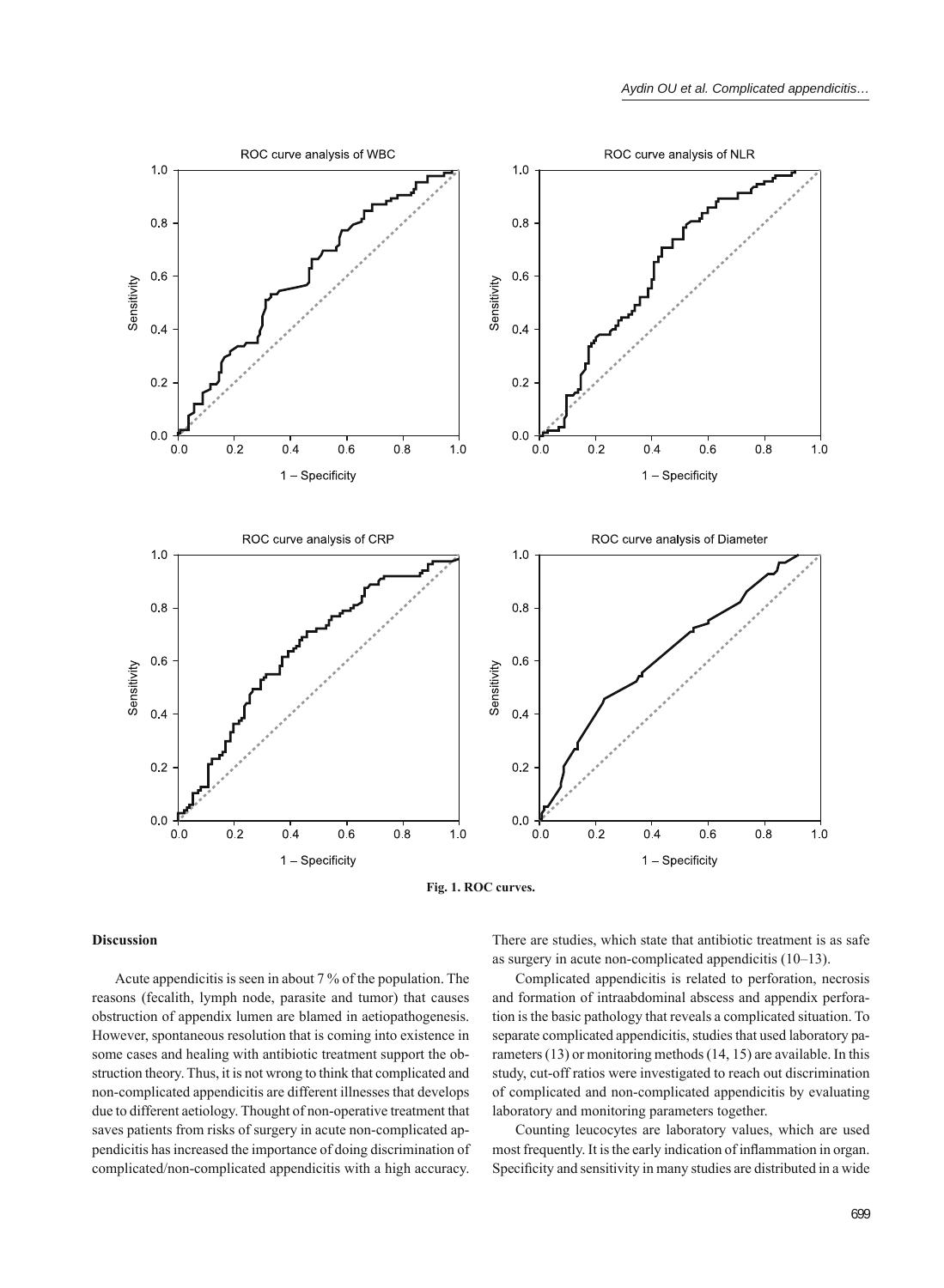## *Bratisl Med J 2016; 117 (12)*

697 – 701

**Tab. 4. Estimated relative risk ratio (Odds Ratio) for the parameters.**

|            |            | Group $I^*$                                                                 | Group $II**$ | $p***$          | Odds Ratio (OR) | 95 CI       |
|------------|------------|-----------------------------------------------------------------------------|--------------|-----------------|-----------------|-------------|
| <b>CRP</b> | Normal     | 69(67.0)                                                                    | 43 $(46.7)$  | 0.004           | 2.313           | 1.295-4.130 |
|            | Pathologic | 34(33.0)                                                                    | 49(53.3)     |                 |                 |             |
| <b>WBC</b> | Normal     | 58 (56.3)                                                                   | 27(29.3)     | 0.000           | 3.103           | 1.713-5.621 |
|            | Pathologic | 45(43.7)                                                                    | 65 (70.7)    |                 |                 |             |
| <b>NLR</b> | Normal     | 56 (54.4)                                                                   | 26(28.3)     | 0.000           | 3.025           | 1.665-5.494 |
|            | Pathologic | 47(45.6)                                                                    | 66(71.7)     |                 |                 |             |
| Diameter   | Normal     | 79 (76.7)                                                                   | 50(54.3)     | 0.001           | 2.765           | 1.496-5.109 |
|            | Pathologic | 24(23.3)                                                                    | 42(45.7)     |                 |                 |             |
|            |            | * Non-complicated appendicitis, ** Complicated Appendicitis, *** Chi-Square |              |                 |                 |             |
|            |            | Sensitivity                                                                 | Specificity  | Odds Ratio (OR) |                 | %95 CI      |
| <b>CRP</b> | 53.3       |                                                                             | 67.0         | 2.313           |                 | 1.295-4.130 |
| <b>WBC</b> | 70.7       |                                                                             | 56.3         | 3.103           |                 | 1.713-5.621 |
| <b>NLR</b> | 71.7       |                                                                             | 54.4         | 3.025           |                 | 1.665-5.494 |
| CAP        |            | 45.7                                                                        | 76.7         | 2.765           |                 | 1.496–5.109 |

interval (16). Also, our study results of counting WBC sensitivity and specificity are compatible with literature (respectively, 70.7) % and 56.3 %). There are studies indicating that counting WBC is significantly higher as well as there are also studies indicating that seriousness of appendix inflammation cannot be obtained because of low specificity and sensitivity  $(17)$ . Atema and his friends stated that WBC values that were over 13.000/mm3 are meaningful for distinguishing complicated/non-complicated appendicitis in their study (18) so as  $13.800/\text{mm}^3$ , which is close to  $13.000/\text{mm}^3$ , which was obtained in our study.

CRP is an indicator, which is rising in acute phase with progressing inflammation in many illnesses. Specificity and sensitivity of CRP's diagnostic accuracy in meta-analysis, which was done recently, had been designated in a wide range (7). In our study, identification sensitivity of CRP's complicated appendicitis was 53.3 % and sensitivity was 67.0 % and they were compatible with literature. Moon and his friends had showed that risen CRP level was related to complicated appendicitis (19). Also, when CRP values that were over 5 mg/dL were compared with leucocytosis, there were studies indicating that the only meaningful factor was the discrimination of complicated and non-complicated appendicitis (20). CRP values that were over 5.98 mg/dL had been obtained as meaningful for complicated appendicitis.

Neutrophile/lymphocyte ratio is an indicator of systematic or local inflammation. Many inflammatory diseases, sepsis and neoplastic diseases are indicators of morbidity and mortality (21, 22). Also, there exist studies, which are related to diagnostic value in acute complicated/non-complicated appendicitis (23, 24). Although, it is lower in comparison with the results in literature, NLR value had been found significantly high in complicated appendicitis group in proportion to non-complicated group in our study.

While early diagnosis ratio is increasing by using monitoring methods in diagnosis of acute appendicitis, morbidity ratios, which are connected to complicated appendicitis had decreased. Specificity and sensitivity of BT is high in diagnosis of acute appendicitis (25). Appendix diameter, which is over 7 mm in BT images, supports the diagnosis of acute appendicitis (26, 27). In the case that appendix was over 10 mm, there were studies showing

that appendicitis is complicated. In the study, which was done by Salminen and his friends, conservative treatment was applied in non-complicated acute appendicitis, which was detected by BT and most of the patients did not need surgery. Postoperative complication had been seen significantly low as meaningful for the patients, who needed surgery (28). In our study, it was determined that the patient with over 11 mm appendix diameter is related to complicated appendicitis. Abdominal ultrasonography, which is the preferred one monitoring method, is a diagnostic tool that is fast, easy to use, low cost and readily available. Sensitivity is at a level of 85–99 % and specificity is at a level of 90–99 %. However, appendix cannot be monitored in some patients. In this study, ıt was found out that sensitivity for distinguishing complicated appendicitis of appendix diameter was 45.7  $\%$  and specificity was 76.7  $\%$ and when appendix diameter, which is monitored with USG or BT in complicated group was compared to non-complicated group, it has been found out that it was higher as meaningful.

When all these symptoms are evaluated, making diagnosis of acute appendicitis is important for both forecasting whether complicated appendicitis is developed or not and designating strategy of surgeon, who operates and for applying medical treatment in appendicitis that are not considered as complicated. In many studies, it has been indicated that there are no basic and only laboratory or monitoring method that designates complicated appendicitis. When high serum leucocyte level  $(> 13800/\text{mm}^3)$ , CRP values that are over 5.98, NLR that is over 4.87 and wide appendix diameter (in USG/BT > 11 mm) are evaluated together, we are of the opinion that inflammation period is complicated with gangrene, perforation and abscess. Our study is retrospective and did not include young age group where atypical symptoms and appendicitis are in common and did not include the group to whom conservative treatment was applied and these are the limiting properties of our study.

Finally, we think that measurement of appendicitis diameter and counting serum leucocyte in acute period are sufficient in complicated appendicitis for quick diagnosis and discrimination of measurement of NLR and CRP.